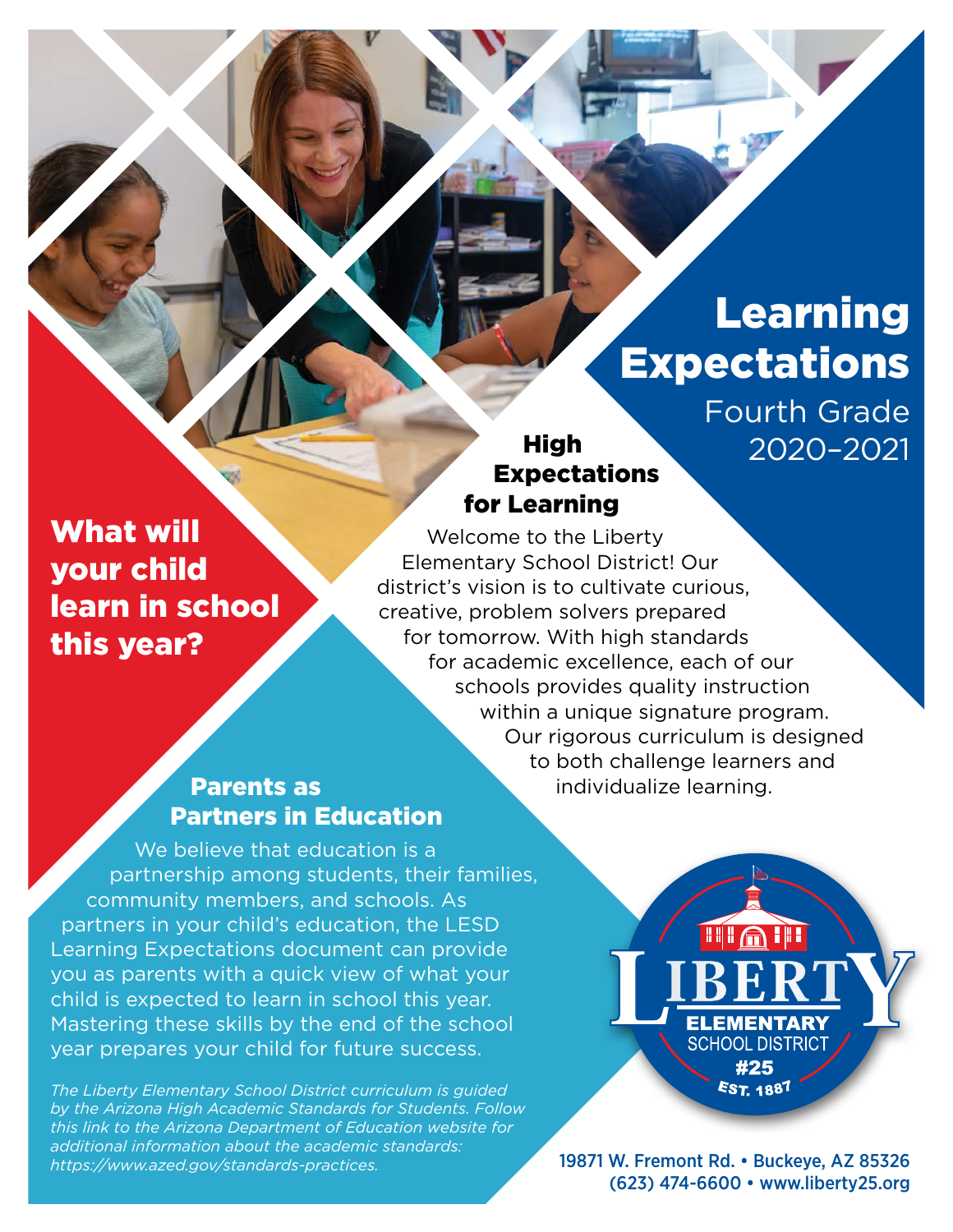

## ELA Fourth Grade Curriculum for Parents

*By the end of the year, students will be able to do the following as it relates to each topic…*

### **Reading**

- $\bullet$  Reference details and examples from a text when explaining what the text says explicitly and when drawing inferences from the text.
- $\bullet$  Determine the main idea of an informative text or message of a literary text and connect the key details; summarize and recount the text.
- $\bullet$  Describe characters, setting, and events in literature and the ideas, concepts, and procedures from informative text.
- $\bullet$  Determine the point of view of the author, narrator and characters.
- Use information gained from illustrations/ photographs, maps, diagrams and the words in a text to demonstrate understanding.
- $\bullet$  Explain the major differences in the structure of a story, drama and prose.
- $\bullet$  Describe the overall structure (e.g., comparison, cause/effect, chronological, etc.) of events, ideas, and concepts within informative text.
- $\bullet$  Compare and contrast the most important points and key details presented in two texts on the same topic.
- $\bullet$  Know and apply phonics and word analysis skills in decoding multi-syllabic words both in and out of context.
- Proficiently and independently read and comprehend multiple types of grade-level text.

#### Questions?

4

Please contact your child's teacher at any time with questions regarding the curriculum, and be sure to attend conferences with your child's teacher in both October and January.

### **Writing**

- $\bullet$  Write opinion pieces on topics or texts, using reasons to support one's point of view.
- $\bullet$  Write informative/explanatory texts to examine a topic and convey ideas and information clearly.
- $\bullet$  Use the writing process to write opinion, informative and narrative compositions.
- $\bullet$  Use technology to produce and publish writing (using keyboarding skills) as well as to interact and collaborate with others.

### **Speaking & Listening**

- $\bullet$  Engage effectively in a range of collaborative discussions; building on others' ideas and expressing their own clearly.
- $\bullet$  Demonstrate command of the conventions of Standard English (i.e., grammar & usage, capitalization, punctuation, and spelling.)

### **Vocabulary**

- $\bullet$  Determine the meaning of general academic and domain-specific words and phrases in a text relevant to a grade 4 topics or subject area.
- Acquire and use grade-appropriate vocabulary in reading, listening, speaking and writing.